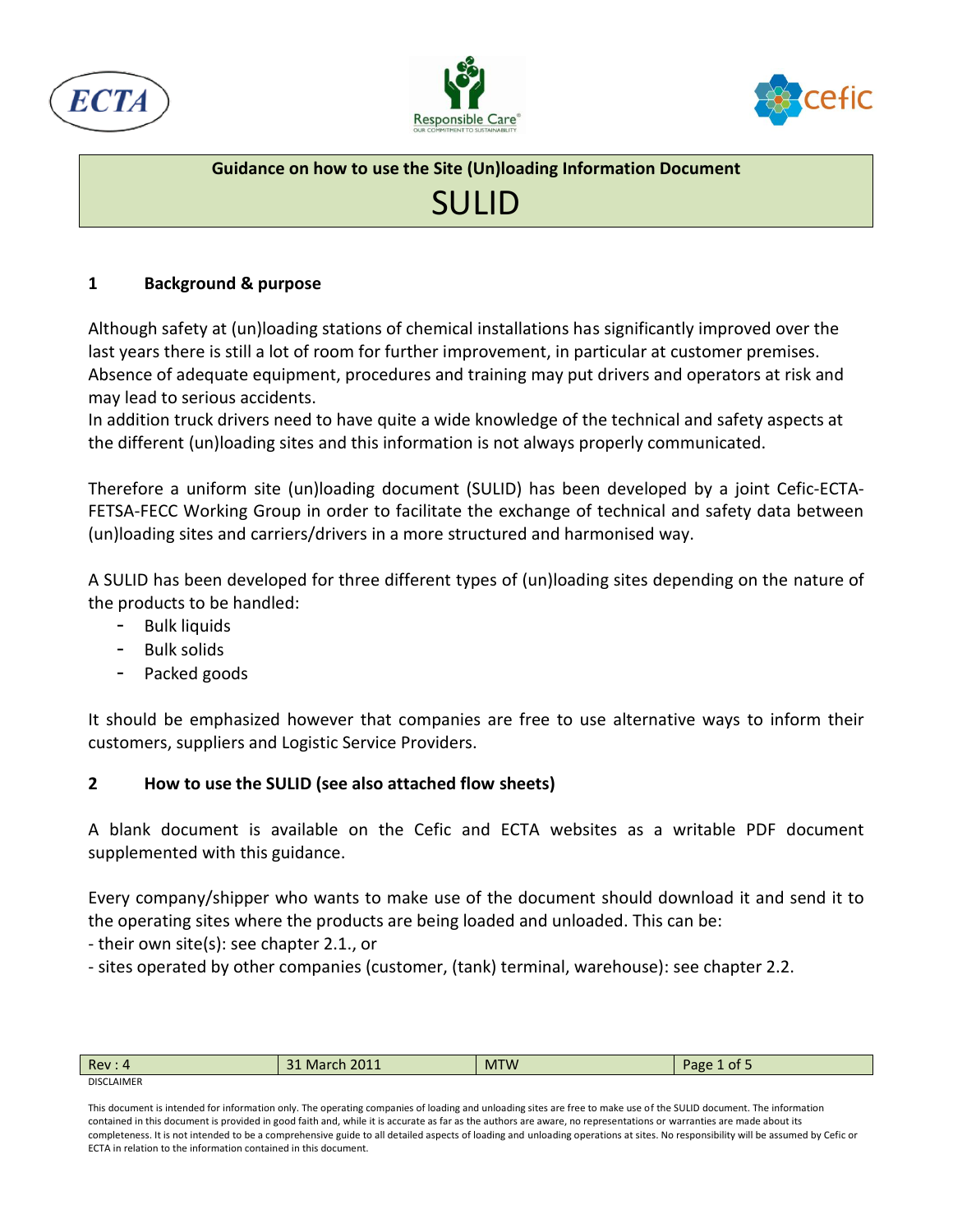





## SULID

### **2.1. (Un)loading site operated by a chemical company/shipper on its own site**

Step 1: The shipper downloads the document from the Cefic or ECTA website.

Step 2: The shipper then sends it to its operating department.

Step 3: The operator of the (un)loading point completes the document with all the necessary data. Chapters A, B, C and D include general information applicable for a whole site, that is not specific for any individual (un)loading point. The information to be provided under Chapters E and F is specific for every individual (un)loading point and can even be further specified per product or product group to be handled at this (un)loading point.

Step 4: The operating department sends the filled-in document back to the logistics department of the shipper.

Step 5: The shipper can also post the filled-in document on its website. This applies also to any revision or amendments of the document.

Step 6: The shipper notifies the selected Logistic Service Providers about the availability of the SULID document, possibly on its website.

Step 7: The Logistics Service Providers use the SULID document to inform their drivers about the safety and operating aspects of an (un)loading point. Drivers should be encouraged to inform their management if certain information is outdated or wrong. The Logistic Service Provider should have a procedure to formally inform the (un)loading point.

Note: To ensure that the filled in SULID can be found in any search engine (internet web-browser) the users should TAG the webpage with keywords (i.e. SULID).

| Rev: 4            | 31 March 2011 | <b>MTW</b> | 2 of 5<br>"age. |
|-------------------|---------------|------------|-----------------|
| <b>DISCLAIMER</b> |               |            |                 |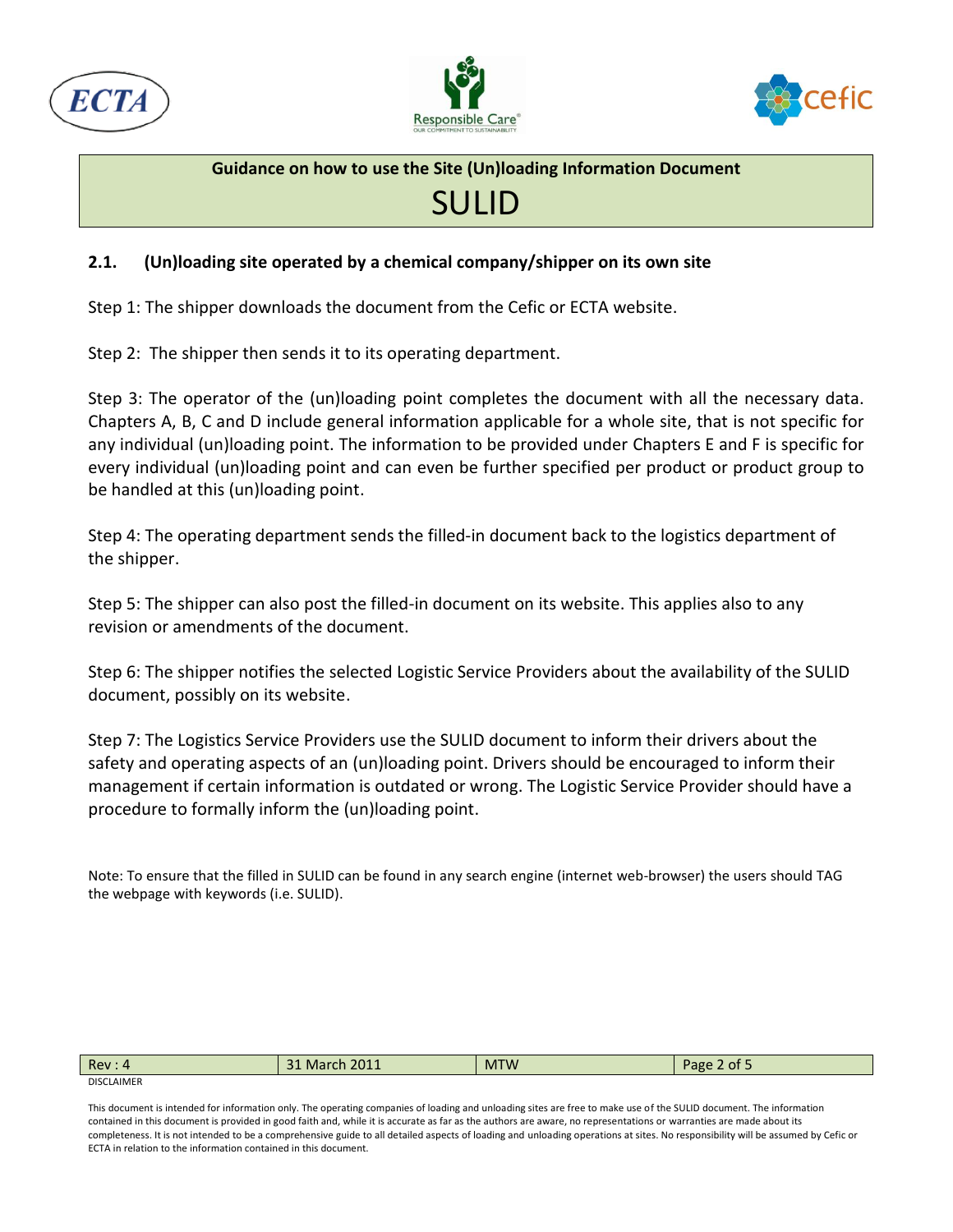





# SULID

### **Flowchart for the use of the SULID in case of on-site (un)loading**



# How to use SULID

#### Shipper = chemical company

Operating department of (un)loading point = department of the shipper that is operating the (un)loading point

| Rev:              | 2011<br>March<br>ີ 4 | <b>MTW</b> | 3 of 5<br>Page. |
|-------------------|----------------------|------------|-----------------|
| <b>DISCLAIMER</b> |                      |            |                 |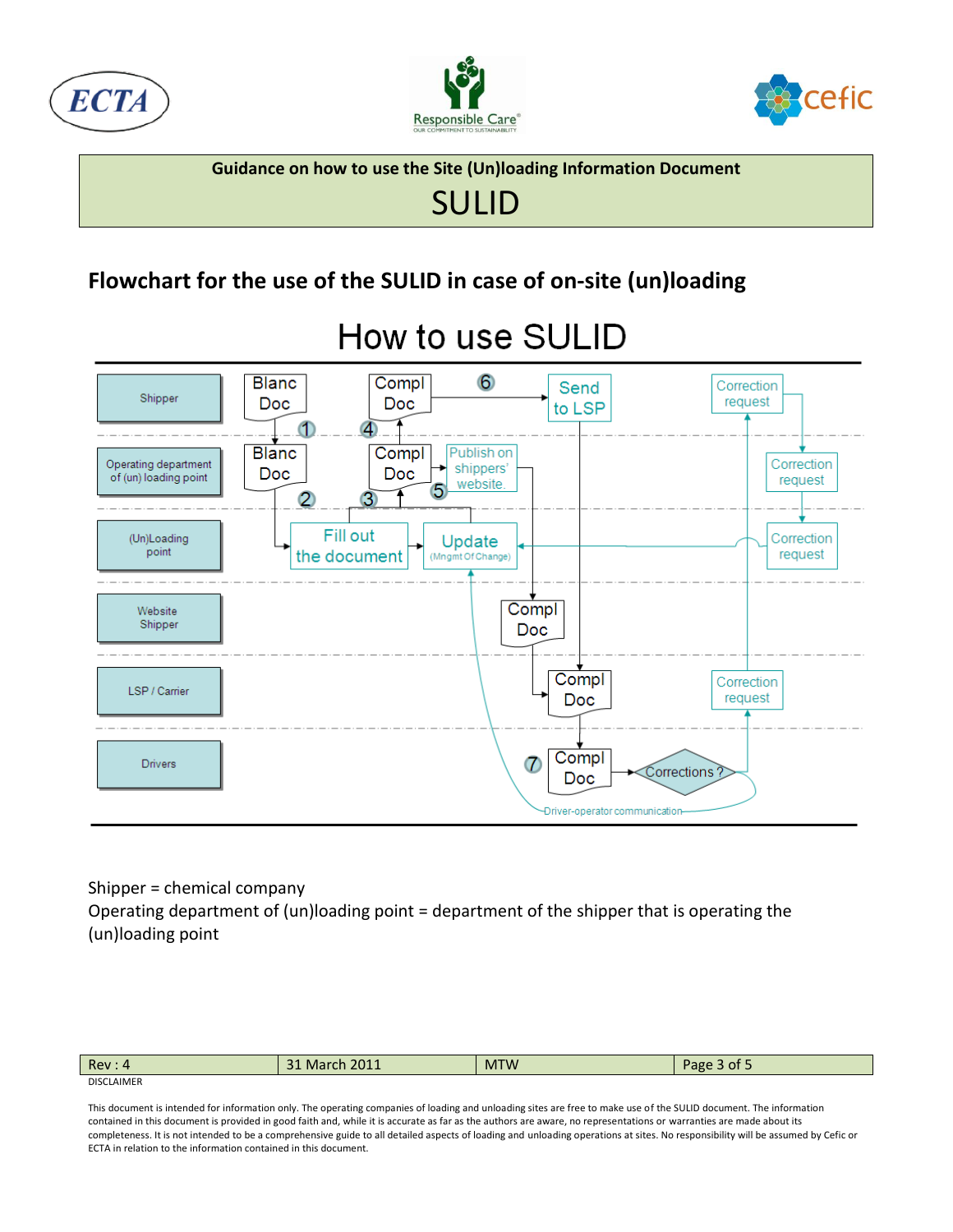





#### **2.2. (Un)loading site operated by second party (off-site)**

Step 1: The shipper downloads the document from the Cefic or ECTA website.

Step 2: The shipper then sends it to the operating company of the (un)loading point.

Step 3: The operator of the (un)loading point completes the document with all the necessary data. Chapters A, B, C and D include general information applicable for a whole site, that is not specific for any individual (un)loading point. The information to be provided under Chapters E and F is specific for every individual (un)loading point and can even be further specified per product or product group to be handled at this (un)loading point.

Step 4: The operating company sends the filled-in document back to the shipper.

Step 5: The operating company can also post the filled-in document on its website. This applies also to any revision or amendments of the document.

Step 6: The shipper notifies the selected Logistic Service Providers about the availability of the SULID document, possibly on the website of the operating company.

Step 7: The Logistics Service Providers use the SULID document to inform their drivers about the safety and operating aspects of an (un)loading point. Drivers should be encouraged to inform their management if certain information is outdated or wrong. The Logistic Service Provider should have a procedure to formally inform the (un)loading point.

Note: To ensure that the filled in SULID can be found in any search engine (internet web-browser) the users should TAG the webpage with keywords (i.e. SULID).

| Rev:              | 2011<br><b>March</b><br>$\mathbf{A}$ | <b>MTW</b> | $-$<br>Page<br>$\sqrt{4}$ of $\sqrt{2}$ |
|-------------------|--------------------------------------|------------|-----------------------------------------|
| <b>DISCLAIMER</b> |                                      |            |                                         |